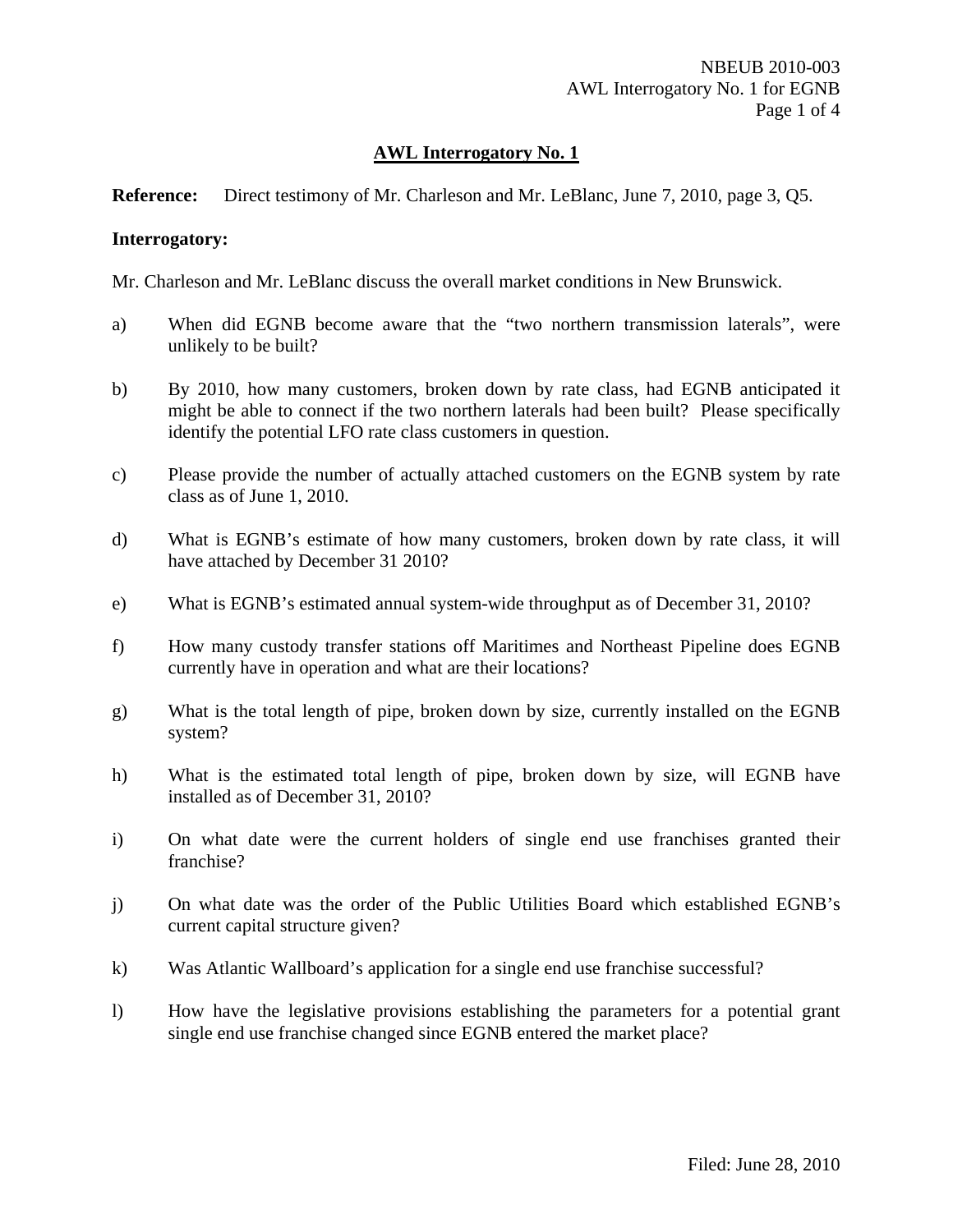### **Response:**

- a) EGNB became aware that it was unlikely that the two northern transmission laterals would be built late in 2001 or early in 2002.
- b) The following table provides the requested information:

| <b>Rate Class</b> | <b>Forecast Number of Customers</b>    |
|-------------------|----------------------------------------|
| <b>SGSRE</b>      | $21,946$ (Northern Laterals $-3,454$ ) |
| <b>SGSRO</b>      | 15,740 (Northern Laterals $-2,750$ )   |
| <b>SGSC</b>       | $2,832$ (Northern Laterals $-1,014$ )  |
| <b>GS</b>         | 480 (Northern Laterals $-217$ )        |
| <b>CGS</b>        | 1,928 (Northern Laterals $-475$ )      |
| <b>CLGS-LFO</b>   | 88 (Northern Laterals $-12$ )          |
| <b>CLGS-HFO</b>   | 9 (Northern Laterals $-1$ )            |

EGNB does not believe it is appropriate to identify the names of the potential LFO customers on the northern laterals as it considers this information to confidential, in the same way that it considers actual customer names to be confidential.

c) The following table provides the number of actual customers by rate class as of June 1, 2010:

|               | Customers |
|---------------|-----------|
| SGSRE         | 2,091     |
| SGSRO         | 5.040     |
| SGSC          | 1,650     |
| GS            | 1,265     |
| CGS           | 279       |
| CLGS LFO      | 26        |
| CLGS HFO      | 8         |
| <b>CLVOPS</b> |           |
| OPS           | 13        |
|               | 10,372    |

- d) Please see Exhibit C, Schedule 1, page 9.
- e) EGNB's estimated annual system-wide throughput as of December 31, 2010 is 5,950 TJs.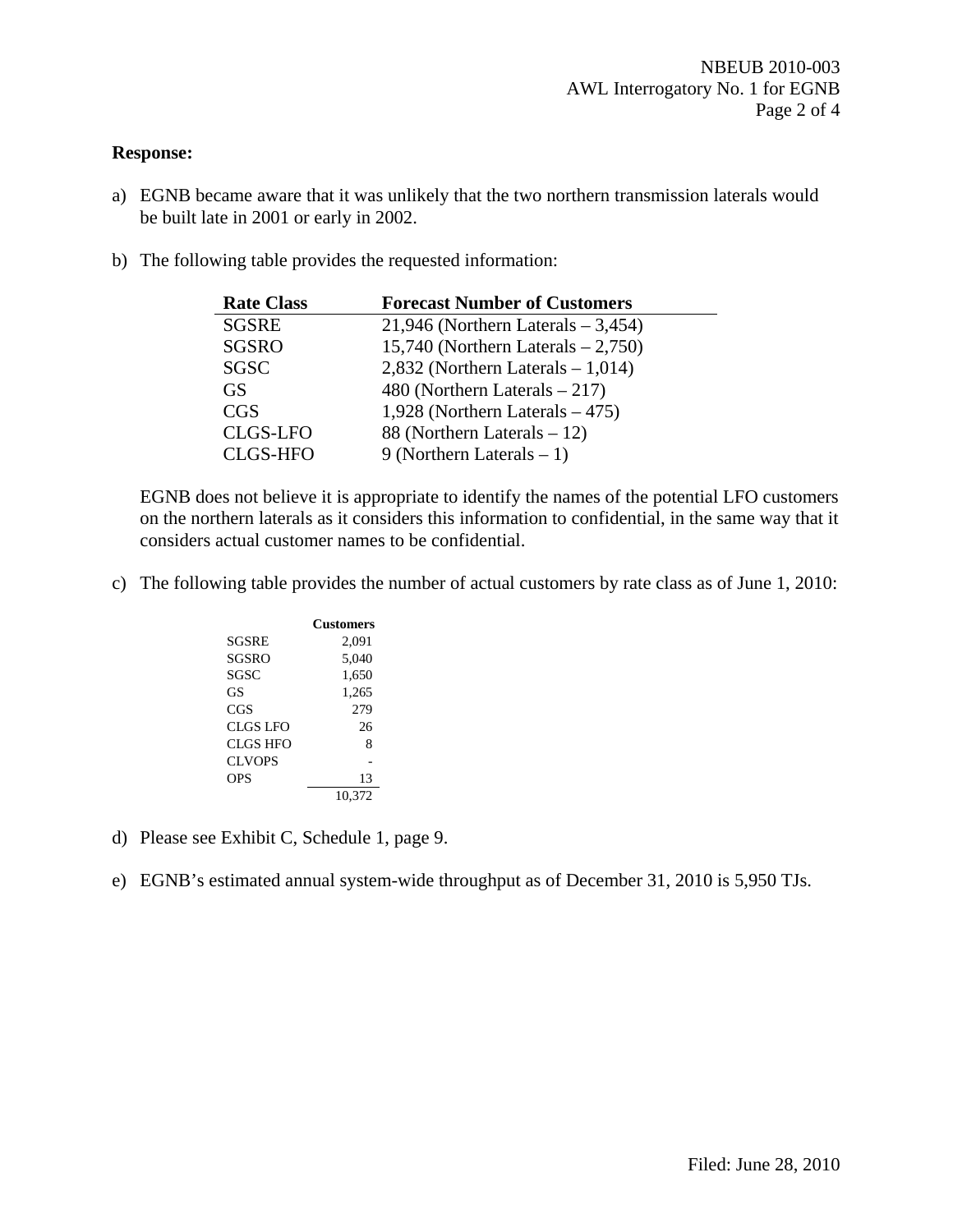f) EGNB currently takes delivery of natural gas from nine custody transfer stations off the Maritimes and Northeast Pipeline. They are located as follows:

> Station Number 33007 – Moncton, NB Station Number 33008 – Fredericton, NB Station Number 33009 – St. George, NB Station Number 33011 – Saint John (West), NB Station Number 33013 – Saint John (North), NB Station Number 33014 – Saint John (East), NB Station Number 33017 – Saint John (South), NB Station Number 33022 – St. Stephen, NB Station Number 33029 – Sackville, NB

g) The total length of pipe, broken down by size, installed on the EGNB system at December 31, 2009 is:

|                      |              | Actual  |         |         |         |                          |                          |                          |         |         |                          |
|----------------------|--------------|---------|---------|---------|---------|--------------------------|--------------------------|--------------------------|---------|---------|--------------------------|
|                      |              | 2000    | 2001    | 2002    | 2003    | 2004                     | 2005                     | 2006                     | 2007    | 2008    | 2009                     |
| <b>Plastic Mains</b> | $1 - 1/4"$   |         | 100     | 29,600  | 45,829  | 7.644                    | 7,373                    | 32,392                   | 25,097  | 9,489   | 3,664                    |
|                      | 2"           | 1,987   | 9,453   | 34,135  | 31,981  | 31,711                   | 45,203                   | 39,376                   | 30,605  | 36,798  | 20,285                   |
|                      | 4"           | 9,609   | 9,742   | 14,623  | 13,678  | 22,284                   | 23,983                   | 12,270                   | 9,496   | 17,451  | 6,863                    |
|                      | 6"           | 19.601  | 265     | 40      | 1,125   | 6,382                    | 2,641                    | 9,102                    | ٠       | 34      | 5,118                    |
| <b>Steel Mains</b>   |              | -       | -       | 50      |         |                          | -                        | $\overline{\phantom{a}}$ | 29      | 370     | $\overline{\phantom{0}}$ |
|                      | ייר          |         | 1,305   | 948     | 1,311   | 1.095                    | 2.478                    | 117                      | 1,571   | 182     | 295                      |
|                      | 4"           | 13,136  | 5       | 1.616   | 620     | 41                       | 328                      | $\overline{\phantom{a}}$ | 10.430  | 322     | ٠                        |
|                      | 6"           | 28.154  | 30      | 2,196   | ۰.      | 12,853                   | 1,290                    | $\overline{\phantom{a}}$ | 11,750  | 1,953   |                          |
|                      | 8"           | 33.780  |         | ۰       | 2.256   | $\overline{\phantom{a}}$ | $\overline{\phantom{a}}$ |                          | -       | 4       |                          |
|                      | Total        | 106,267 | 20,900  | 83,208  | 96,800  | 82,010                   | 83,296                   | 93,257                   | 88,978  | 66,602  | 36,224                   |
|                      | Cummulativel | 106,267 | 127,167 | 210,375 | 307.175 | 389,185                  | 472.481                  | 565,738                  | 654,716 | 721,318 | 757,542                  |

h) The estimated total length of pipe, broken down by size, that EGNB expects to have installed as of December 31, 2010 is:

|                      |              | Actual                   |         |         |         |         |         |                          |         | Forecast |         |         |
|----------------------|--------------|--------------------------|---------|---------|---------|---------|---------|--------------------------|---------|----------|---------|---------|
|                      |              | 2000                     | 2001    | 2002    | 2003    | 2004    | 2005    | 2006                     | 2007    | 2008     | 2009    | 2010    |
| <b>Plastic Mains</b> | $1 - 1/4"$   | ۰.                       | 100     | 29,600  | 45,829  | 7,644   | 7,373   | 32,392                   | 25,097  | 9,489    | 3,664   | $\sim$  |
|                      | 2"           | 1.987                    | 9,453   | 34,135  | 31,981  | 31,711  | 45,203  | 39,376                   | 30,605  | 36,798   | 20,285  | 16,641  |
|                      | 4"           | 9.609                    | 9.742   | 14,623  | 13,678  | 22,284  | 23,983  | 12,270                   | 9,496   | 17,451   | 6,863   | 3,529   |
|                      | 6"           | 19.601                   | 265     | 40      | 1.125   | 6,382   | 2,641   | 9,102                    |         | 34       | 5,118   |         |
| <b>Steel Mains</b>   | 1"           |                          | ٠       | 50      |         |         |         | $\overline{\phantom{a}}$ | 29      | 370      | ۰.      |         |
|                      | 2"           | $\overline{\phantom{a}}$ | 1,305   | 948     | 1,311   | 1.095   | 2,478   | 117                      | 1,571   | 182      | 295     |         |
|                      | 4"           | 13.136                   | 5       | .616    | 620     | 41      | 328     | ٠                        | 10,430  | 322      | ۰       |         |
|                      | 6"           | 28.154                   | 30      | 2,196   | ۰       | 12,853  | 1,290   | ٠                        | 11,750  | 1,953    | ۰       |         |
|                      | 8"           | 33.780                   | ۰       |         | 2,256   | ۰       |         |                          |         | 4        |         |         |
|                      | Total        | 106.267                  | 20.900  | 83.208  | 96,800  | 82.010  | 83.296  | 93,257                   | 88.978  | 66,602   | 36,224  | 20,170  |
|                      | Cummulativel | 106.267                  | 127,167 | 210.375 | 307.175 | 389.185 | 472,481 | 565.738                  | 654.716 | 721,318  | 757,542 | 777,712 |

- i) Please see the response to Flakeboard Interrogatory No. 1(A).
- j) The Public Utilities Board issued its decision regarding EGNB's current capital structure on June 23, 2000.

k) No.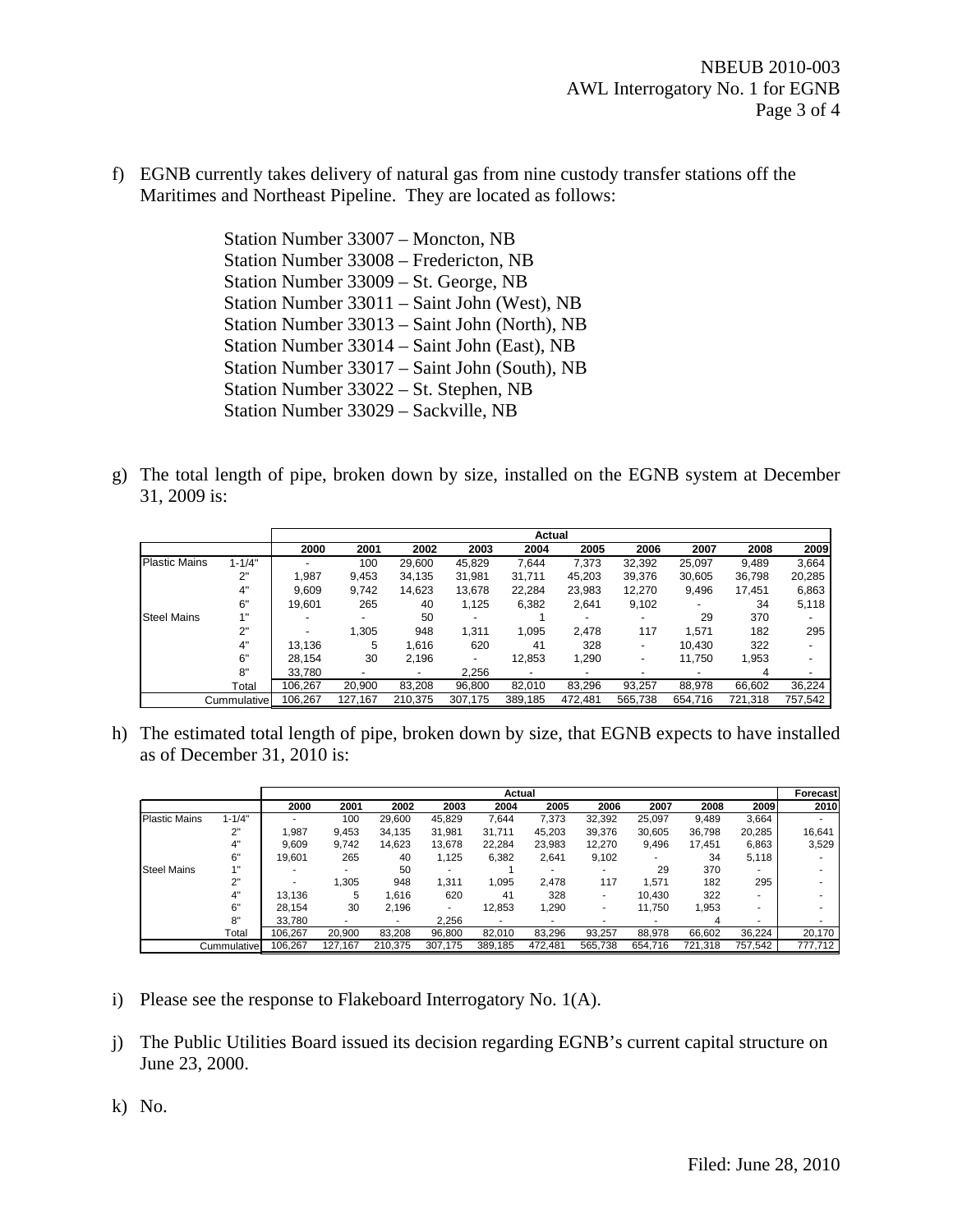l) The Gas Distribution Act, 1999 was amended in 2006 with the addition of paragraph 13(1.1), which reads:

**13**(1.1) The Board may grant a single end use franchise only if

 *(a)* the franchise applied for is in an area not actually serviced by the holder of the general franchise, and

 *(b)* the Board is satisfied, after considering the factors prescribed by regulation, that it is not economically feasible for the holder of the general franchise to extend a gas distribution service to the applicant at that time.

In addition, The Lieutenant-Governor in Council may make regulations under this Act prescribing factors for the purposes of paragraph 13(1.1)(b). However, no such regulation has been made.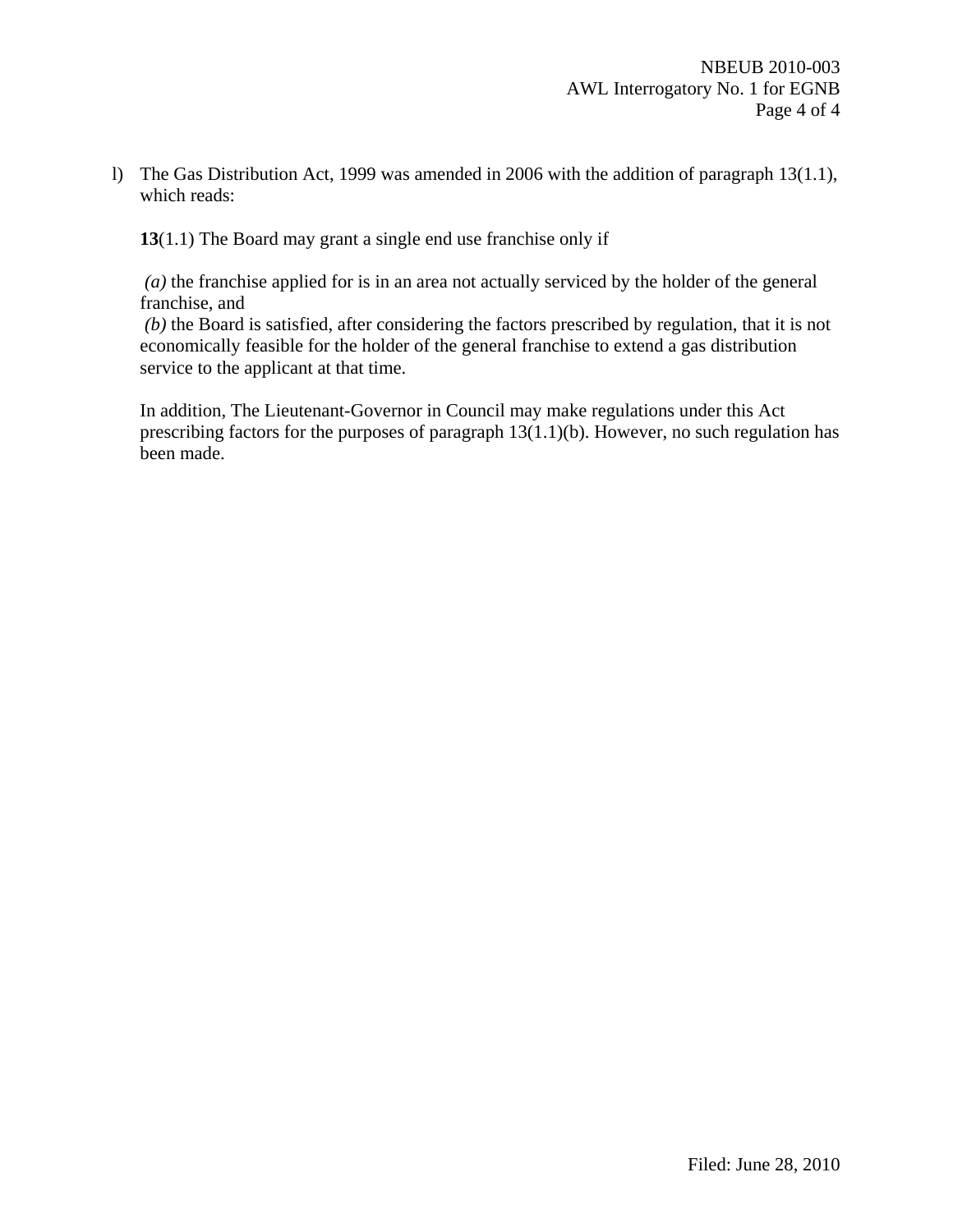## **Reference:** Direct testimony of Mr. Charleson and Mr. LeBlanc, June 7, 2010, page 5, Q6.

## **Interrogatory:**

Mr. Charleson and Mr. LeBlanc discuss risk from alternate energy source providers.

- a) Mr. Charleson and Mr. LeBlanc mention the difficulties in converting electric baseboard homes. In the ten years since EGNB entered the marketplace has the revenue generated by the SGSRE rate class (or its predecessor) covered the cost to serve it?
- b) Approximately what percentage of the revenue required to serve this rate class has the rate class actually generated since EGNB entered the market place?
- c) Under EGNB's current cost of service model at what point does EGNB forecast the SGSRE rate class will generate sufficient revenue to cover the forecast allocated cost to serve it?

## **Response:**

- a) A cost of service study would be required for each year to determine if the revenue generated by the SGSRE rate class (or its predecessor, the SGS rate class) covered the cost to serve it. Since EGNB has not conducted these studies, it is unable to respond to this question.
- b) Please see the response to a) above.
- c) The current proposed cost of service model proposes the use of new rate classes and does not allocate costs to the SGSRE rate class. As a result, EGNB is unable to respond to this question.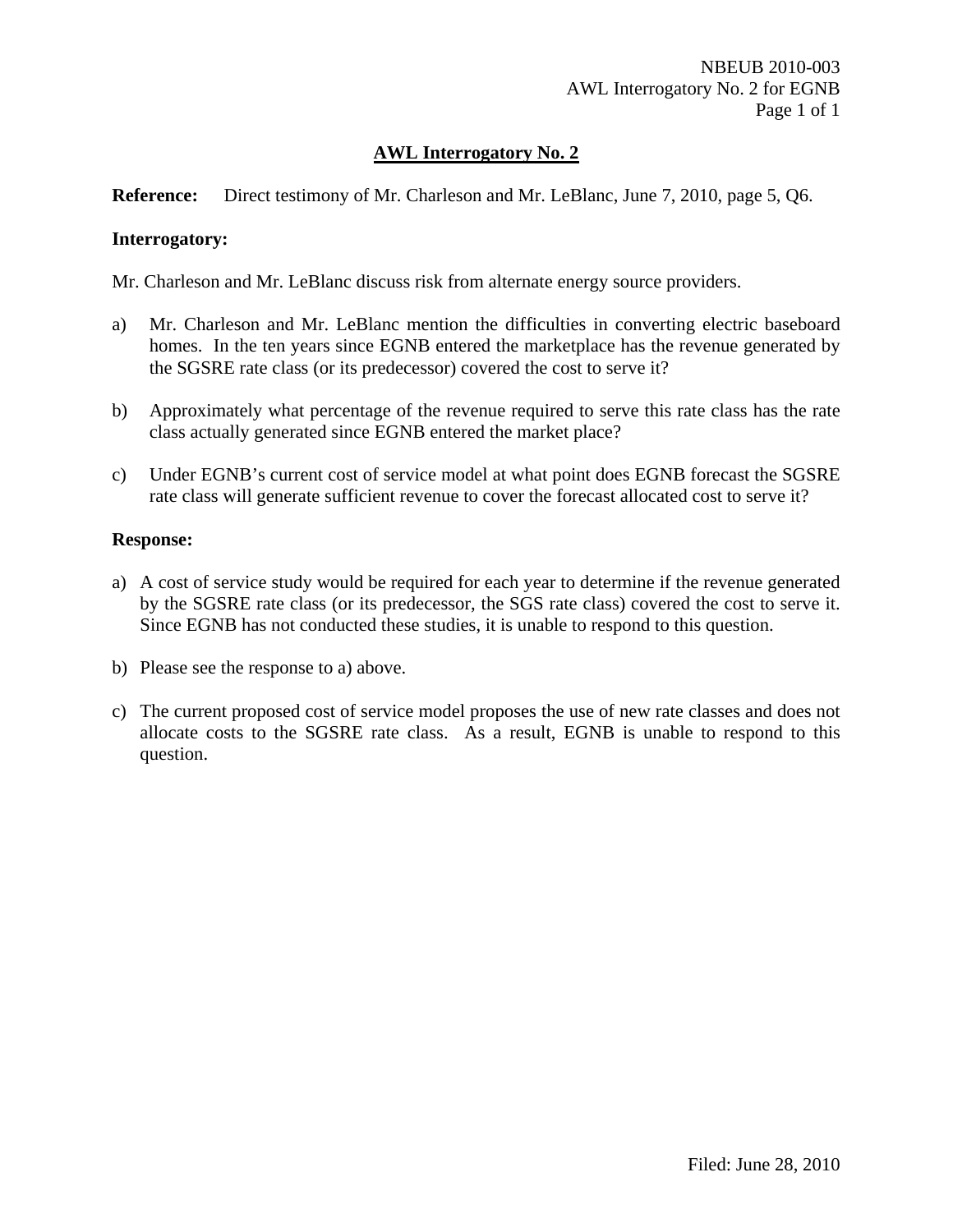## **Reference:** Direct testimony of Mr. Charleson and Mr. LeBlanc, June 7, 2010, page 6, Q7.

### **Interrogatory:**

a) When EGNB first entered the marketplace, what sources of supply were available to its customers?

### **Response:**

a) At the time EGNB first entered the marketplace, the primary source of supply to New Brunswick originated at the Sable Offshore Energy Project ("SOEP"). Backhauling gas from the US would have been the other option available to EGNB. However, backhauling is not generally seen as a cost effective option.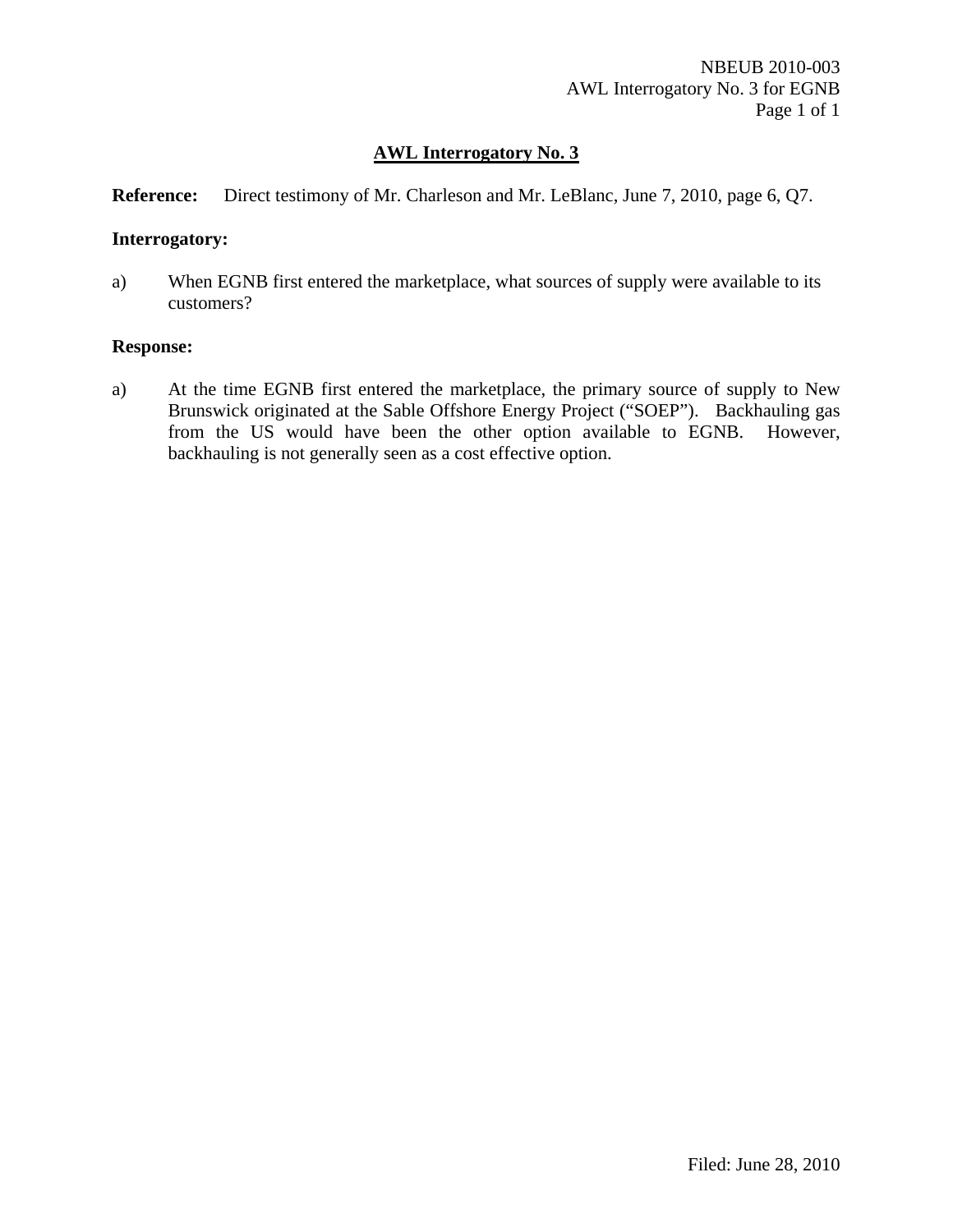## **Reference:** Direct testimony of Mr. Charleson and Mr. LeBlanc, June 7, 2010, page 7, Q4.

## **Interrogatory:**

Mr. Charleson and Mr. LeBlanc discuss alleged regulatory risks to EGNB.

- a) Does EGNB agree that the Energy and Utilities Board of New Brunswick is bound by statute to only impose rates which are both just and reasonable?
- b) Does EGNB believe that the imposition of just and reasonable rates impose a regulatory risk to it and its shareholders?
- c) At the time EGNB entered the marketplace, what rates were used by EGNB for its future forecasts, broken down rate class.

### **Response:**

- a) Yes.
- b) EGNB does not believe that the imposition of just and reasonable rates imposes a regulatory risk. However, as discussed in Exhibit A, A8, the Board is not necessarily bound by prior decisions, leading to a potential change in terms of the basis by which the Board determines what constitutes a just and reasonable rate, which has the potential to impact EGNB's ability to recover its costs. Further, the Board does not only set rates, but reviews EGNB financial statements, construction applications, the prudence of EGNB decision making, length of the amortization of the Deferral Account, etc.

## c) The rates used in EGNB's proposal forecast were as follows:

| <b>Rate Classes</b>        | 2000   | 2001   | 2002   | 2003   | 2004   | 2005   | 2006   | 2007   | 2008   | 2009   |
|----------------------------|--------|--------|--------|--------|--------|--------|--------|--------|--------|--------|
| SGS                        | \$1.60 | \$1.60 | \$1.50 | \$2.67 | \$2.70 | \$2.80 | \$2.89 | \$2.98 | \$2.98 | \$3.05 |
| SGSC / GS / CGS / CLGS-LFO | \$2.79 | \$2.78 | \$2.69 | \$2.72 | \$2.79 | \$2.97 | \$3.07 | \$2.94 | \$2.90 | \$2.89 |
| <b>CLGS-HFO</b>            | \$1.00 | \$0.99 | \$0.75 | \$0.64 | \$0.61 | \$0.58 | \$0.53 | \$0.47 | \$0.43 | \$0.42 |
| <b>Rate Classes</b>        | 2010   | 2011   | 2012   | 2013   | 2014   | 2015   | 2016   | 2017   | 2018   | 2019   |
| SGS                        | \$3.09 | \$3.16 | \$3.17 | \$3.22 | \$3.26 | \$3.27 | \$3.35 | \$3.43 | \$3.52 | \$3.61 |
| SGSC / GS / CGS / CLGS-LFO | \$2.91 | \$3.00 | \$3.13 | \$3.26 | \$3.38 | \$3.48 | \$3.53 | \$3.52 | \$3.49 | \$3.42 |
| <b>CLGS-HFO</b>            | \$0.45 | \$0.45 | \$0.44 | \$0.43 | \$0.43 | \$0.41 | \$0.41 | \$0.40 | \$0.39 | \$0.38 |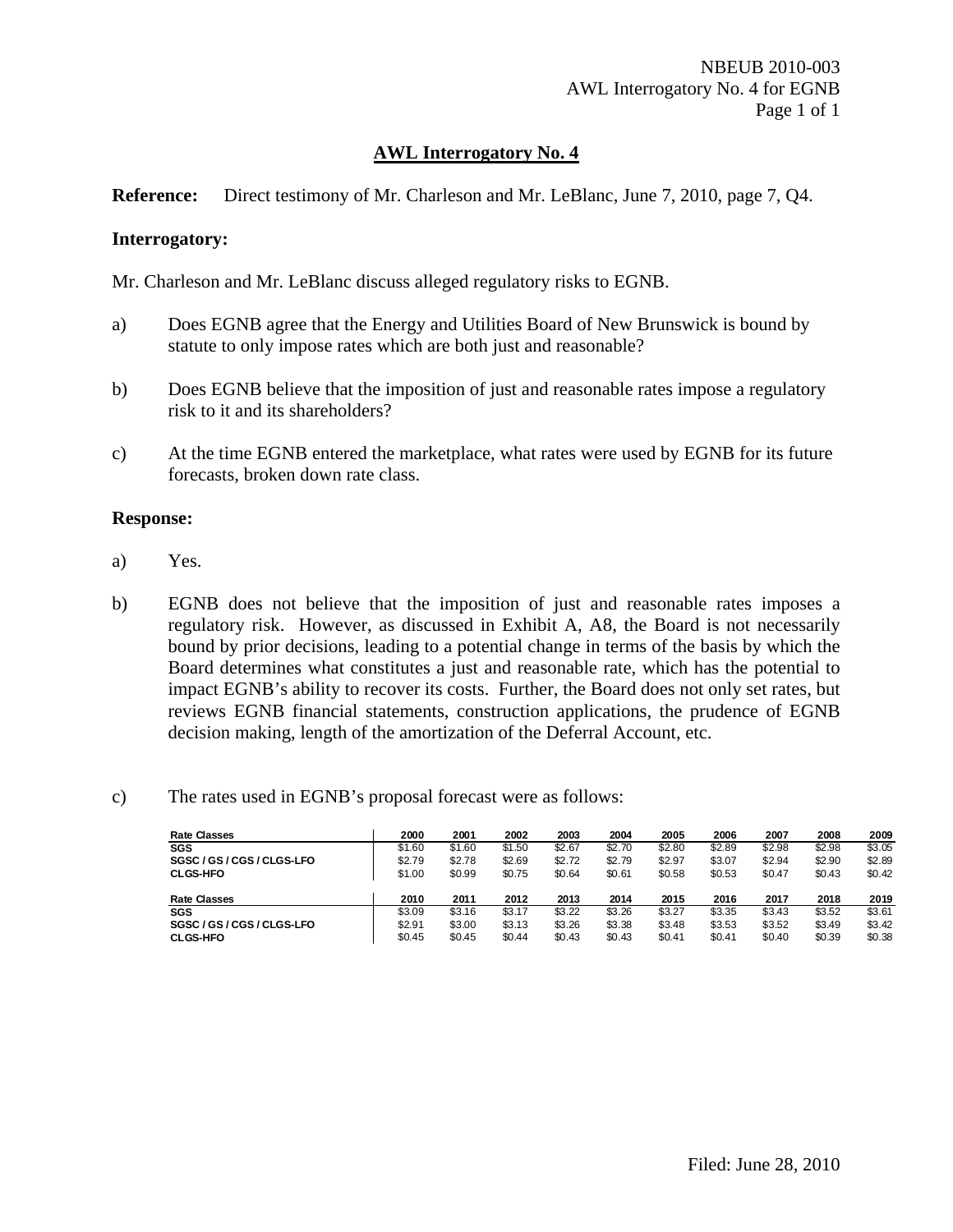## **Reference:** Direct testimony of Kathleen McShane, June 7, 2010, page 12, line 313.

## **Interrogatory:**

Ms. McShane references anticipated potential large loads for EGNB.

- a) How many "potential large loads" then EGNB anticipated which have not attached to the system? Please identify each.
- b) How many of those would have been accessed through the northeast and northwest laterals?
- c) Please break down these anticipated "potential large loads" by rate class.

### **Response:**

- a) When EGNB completed its initial market assessment it had identified 88 LFO and 9 HFO potential customers. Excluding the northern laterals, EGNB identified 76 LFO and 8 HFO potential customers. To date EGNB has 26 LFO and 8 HFO customers leaving a shortfall of 50 LFO customers. EGNB cannot locate a detail listing of the large volume customers anticipated at the time of its initial assessment. EGNB believes a cause of this shortfall is that the volumes from a number of these potential customers may have been overestimated and that some of these customers are on the system as CGS customers.
- b) EGNB estimated that 12 LFO and 1 HFO customer would be accessed through the northeast and northwest laterals.
- c) The potential large loads were broken down as 88 LFO and 9 HFO customers.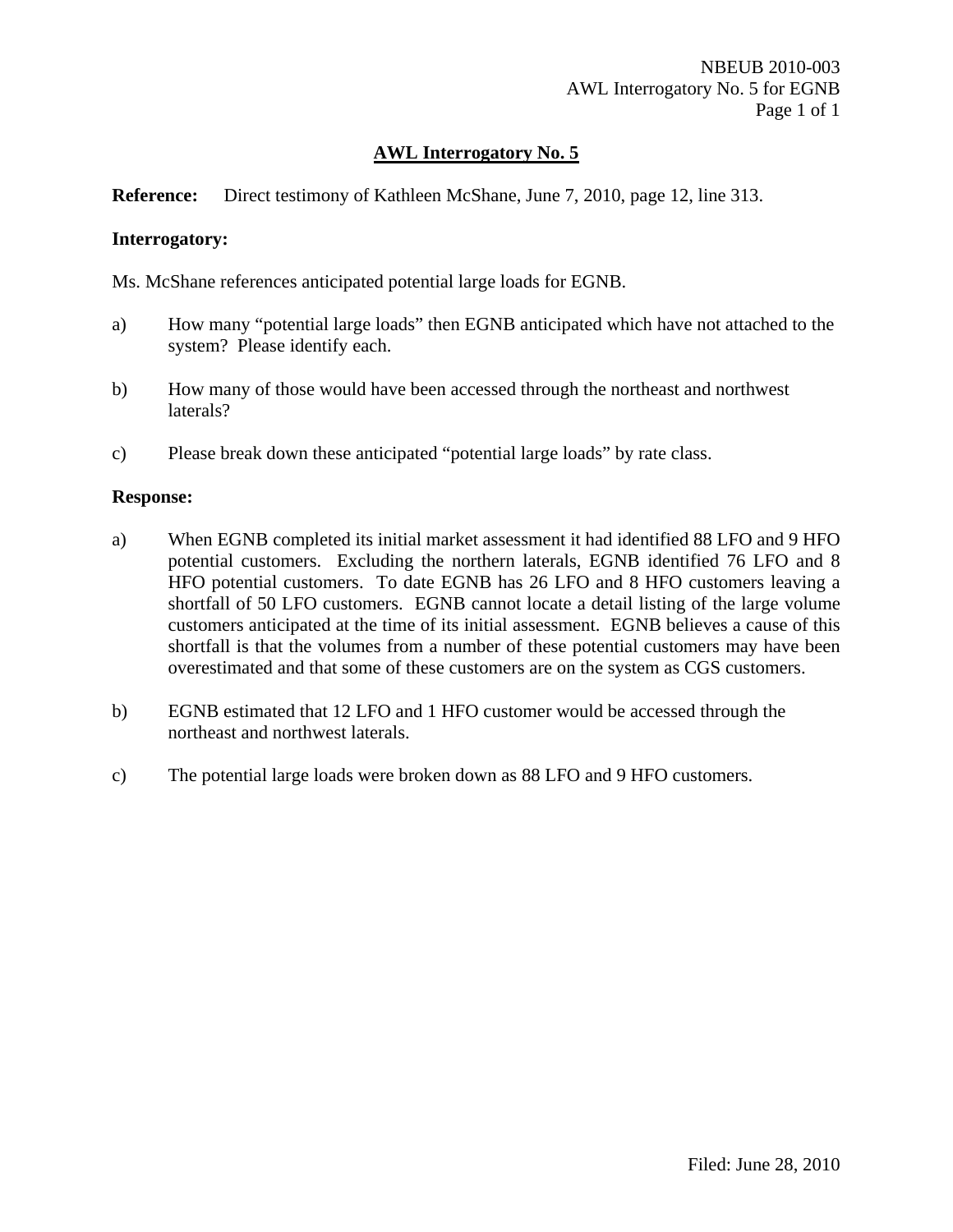**Reference:** Direct testimony of Kathleen McShane, June 7, 2010, page 12, lines 315 through 326.

## **Interrogatory:**

Ms. McShane discusses natural gas prices.

a) Please provide the same analysis of NY Mex light fuel oil prices as is provided for natural gas.

## **Response:**

a) During the five years prior to the Board's issuing Decision NBPUB 299 (July 1995-June 2000), the NYMEX month-end settlement prices for light fuel oil averaged U.S. \$19.98 per barrel with a standard deviation of \$4.62 per barrel. In December 2000, the price was approximately the same as it had been in December 1999. The average NYMEX monthend settlement price for the past five years (May 2005-April 2010) was \$74.00 per barrel with a standard deviation of \$21.43 per barrel.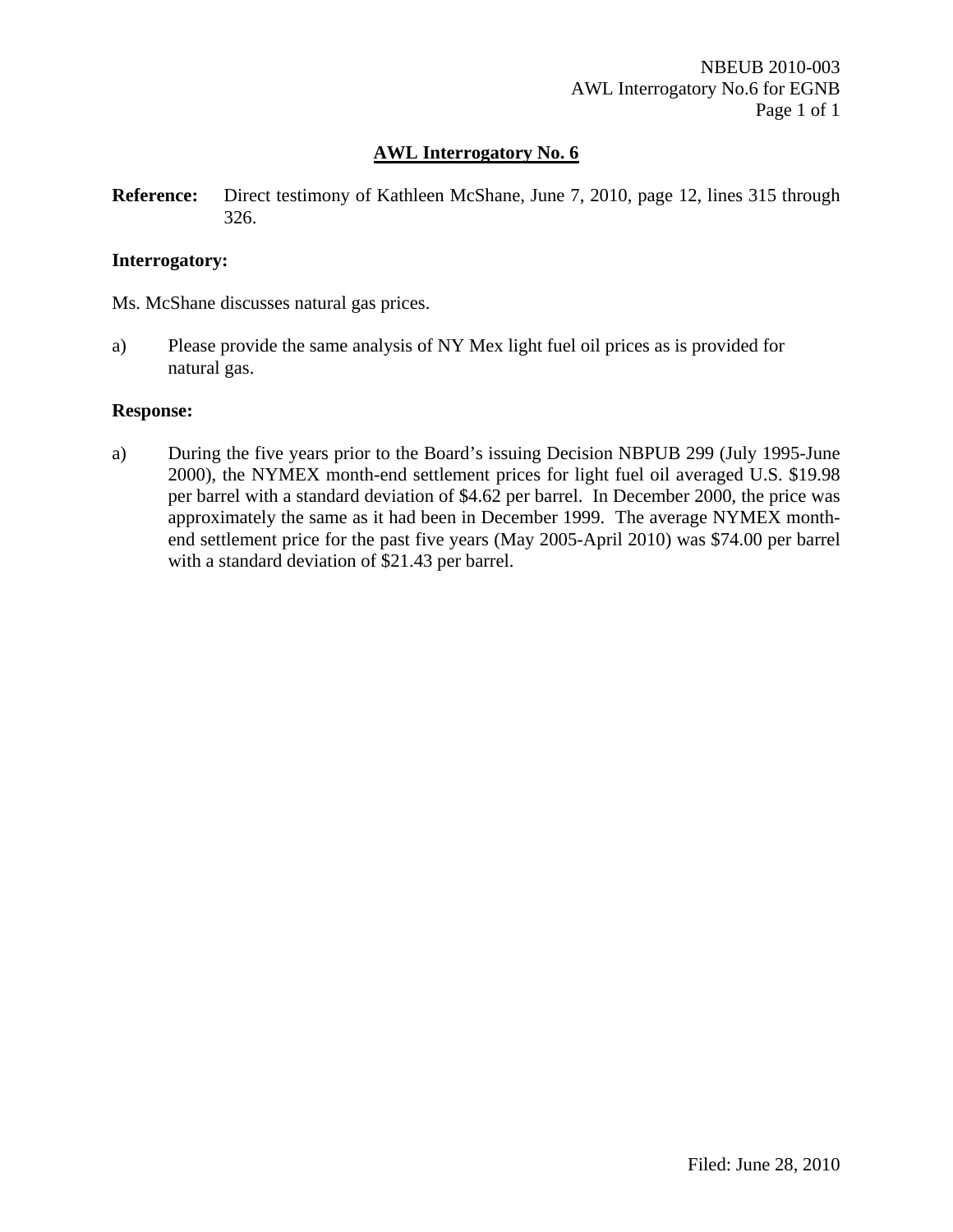NBEUB 2010-003 AWL Interrogatory No. 7 for EGNB Page 1 of 1

## **AWL Interrogatory No. 7**

**Reference:** Direct testimony of Kathleen McShane, June 7, 2010, page 12, lines 328 through 332.

#### **Interrogatory:**

Ms. McShane references electricity prices in New Brunswick.

a) Please provide a chart showing the actual retail residential prices per kilowatt hour of electricity charged in New Brunswick from 1998 to 2009.

#### **Response:**

a) The following table provides the requested NB Power rates and the date they took effect:

|           |     | First<br>1,300 kWh<br>÷ | <b>Balance</b> | <b>New</b><br><b>Construction</b> |
|-----------|-----|-------------------------|----------------|-----------------------------------|
| Oct-01-97 | \$  | 0.0710                  | \$<br>0.0534   | N/A                               |
| Oct-01-98 | S   | 0.0734                  | \$<br>0.0552   | N/A                               |
| Apr-01-00 | \$  | 0.0756                  | \$<br>0.0569   | N/A                               |
| Apr-01-02 | \$  | 0.0779                  | \$<br>0.0586   | N/A                               |
| Apr-01-03 | \$  | 0.0779                  | \$<br>0.0604   | N/A                               |
| Apr-01-04 | \$  | 0.0790                  | \$<br>0.0625   | N/A                               |
| Mar-31-05 | S.  | 0.0813                  | \$<br>0.0644   | N/A                               |
| Jul-07-05 | \$. | 0.0837                  | \$<br>0.0663   | N/A                               |
| Jul-01-06 | S   | 0.0904                  | \$<br>0.0716   | N/A                               |
| Jun-08-07 | S   | 0.0926                  | \$<br>0.0837   | N/A                               |
| Apr-01-08 | S   | 0.0954                  | \$<br>0.0861   | N/A                               |
| Jan-01-09 | S.  | 0.0954                  | \$<br>0.0861   | \$<br>0.0920                      |
| Apr-01-09 | \$  | 0.0969                  | \$<br>0.0922   | \$<br>0.0952                      |

#### **NB Power- Residential Urban**

\* note block was 1,000kWh from 1997-2002 before increasing to 1,100 in 2002, 1,200 in 2003 and then

1,300 in 2004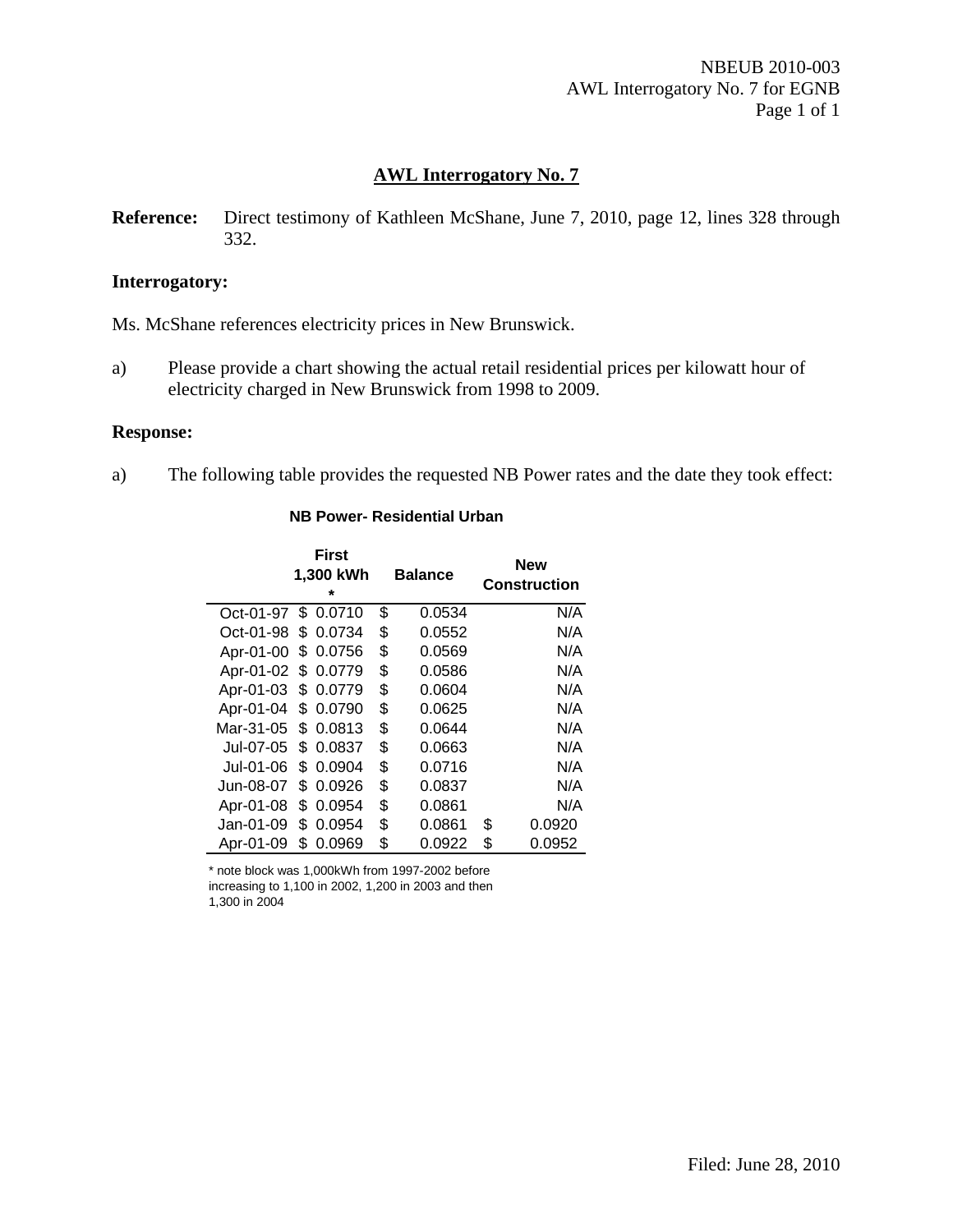**Reference:** Direct testimony of Kathleen McShane, June 7, 2010, page 13, lines 334 through 337.

## **Interrogatory:**

Ms. McShane references financial incentives to encourage electrical conversions.

a. Please provide the particulars and duration of the incentives offered by EGNB to electricity users to convert to natural gas.

## **Response:**

a. The information describes the particulars and duration of the incentives offered by EGNB to electricity users converting to natural gas.

## Electric Central Heat Incentive (Fall 2003 – Present):

Enbridge Gas New Brunswick offers \$2,500 (plus HST) for homeowners who replace their existing central heating system (i.e. electric furnace or boiler, heat pump), to a natural gas primary central heating system. An additional \$500 (plus HST) is available for homeowners who replace their water heater.

Residential Off-Electric Baseboard Conversion Pilot Project (April 2008 – September 2009):

Efficiency NB and EGNB partnered to offer a Residential Off-electric Baseboard Conversion Pilot Project. For a limited time, homeowners participating in Efficiency NB's Existing Homes Energy Efficiency Upgrades Program were eligible for an additional incentive if they converted their home's electric baseboard heat and electric water heating system to a natural gas heat and hot water system.

#### *EGNB Electric Baseboard Incentive:*

Up to \$7,000 (plus HST) for homeowners who converted to natural gas central heat and hot water from electric baseboard heat and electric water heat.

## *Efficiency NB Incentive:*

\$2,250 toward conversion of electric baseboard heat to a natural gas ENERGY STAR furnace or boiler, and \$750 toward conversion of electric to condensing gas hot water heater.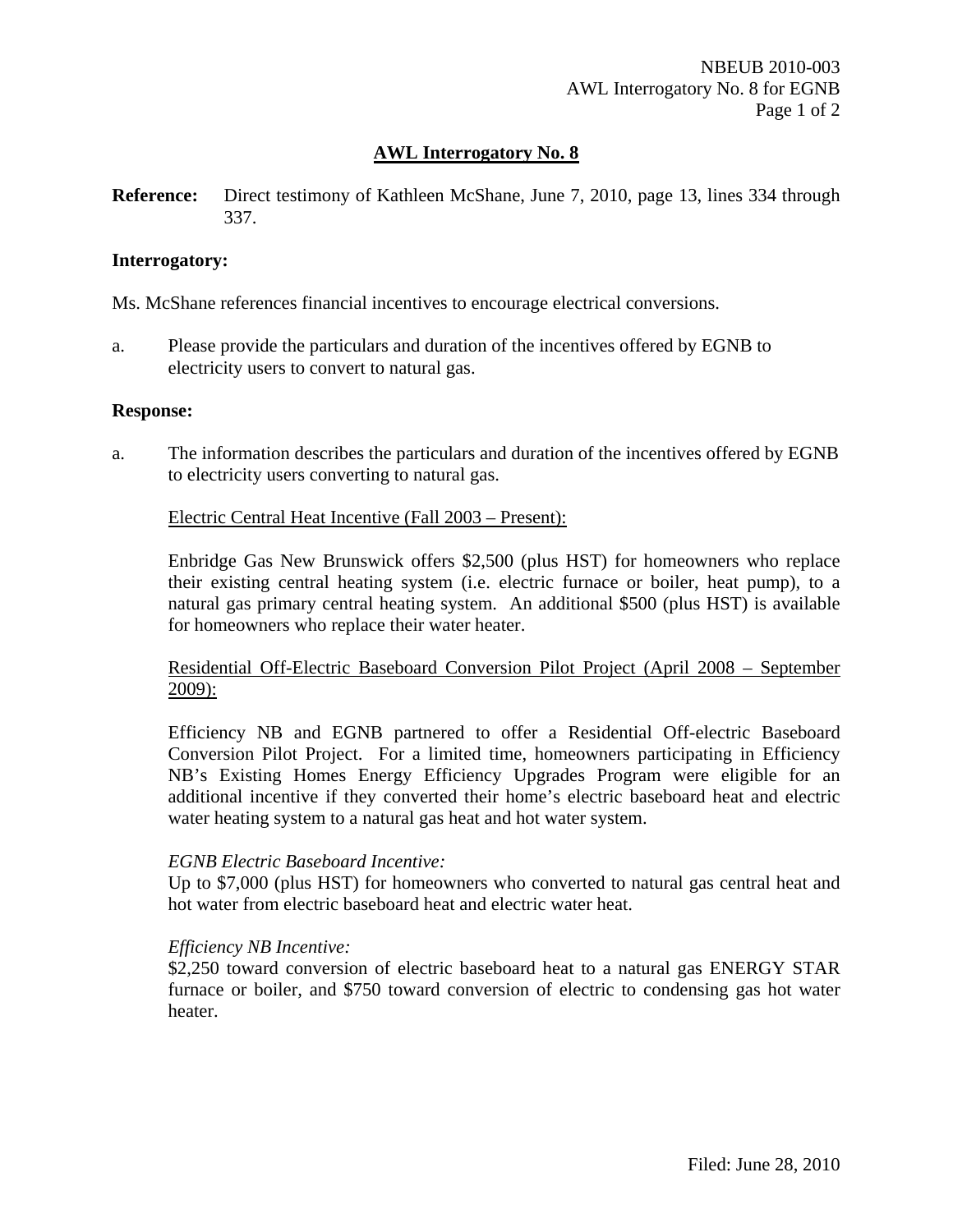Electric Baseboard Incentive (September 2009 – Present):

Up to \$7,000 (plus HST) for homeowners who convert to natural gas central heat and hot water from electric baseboard heat and electric water heat.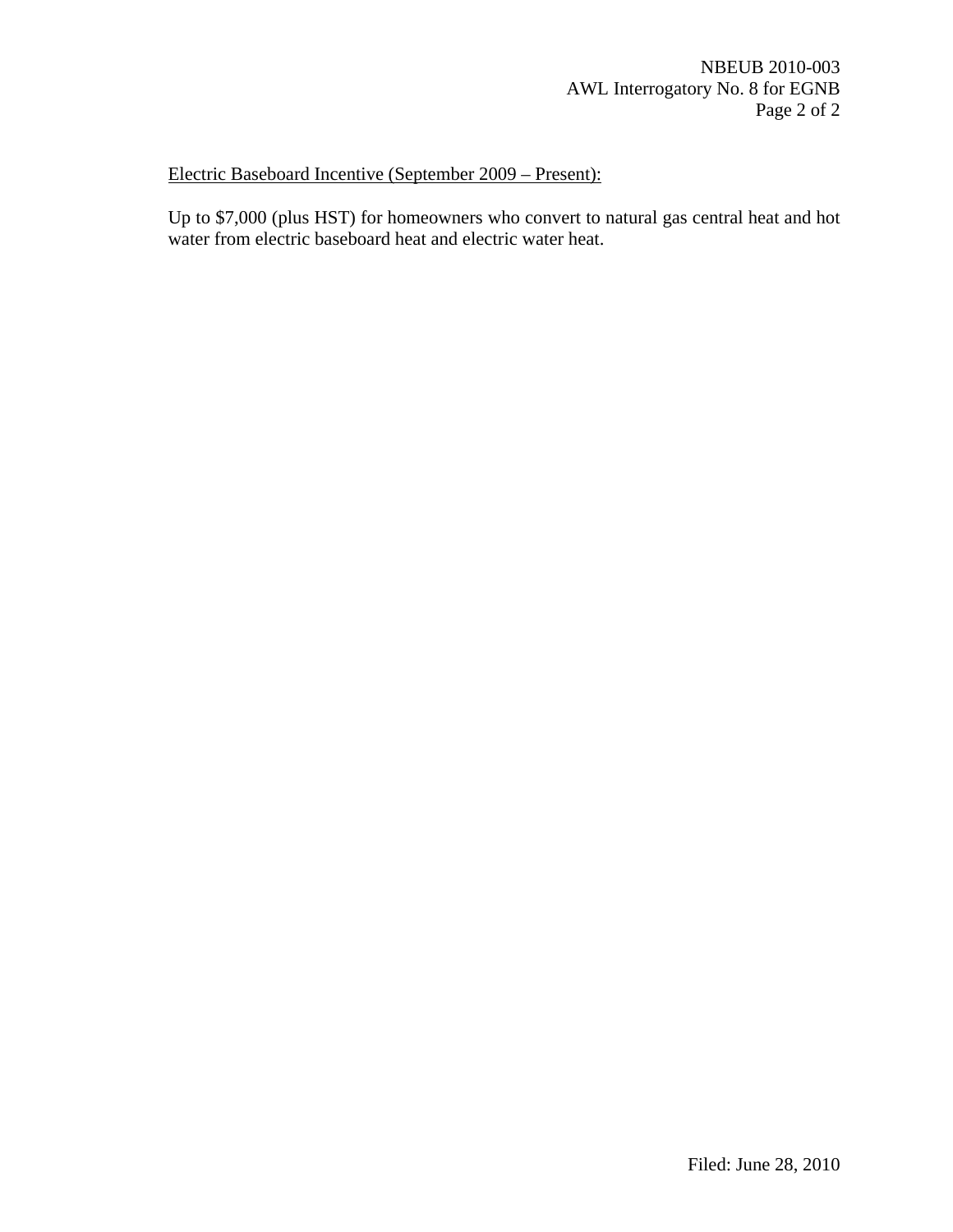**Reference:** Direct testimony of Kathleen McShane, June 7, 2010, page 13, lines 348 through 351.

## **Interrogatory:**

a) When EGNB entered the marketplace, what capture rate for new construction in a commercial sector had it forecast?

### **Response:**

a) Anticipated commercial capture rates when EGNB entered the marketplace ranged from 70% to 80% depending on size and geographic location. No distinction was drawn between new construction and existing commercial retrofits capture rates.